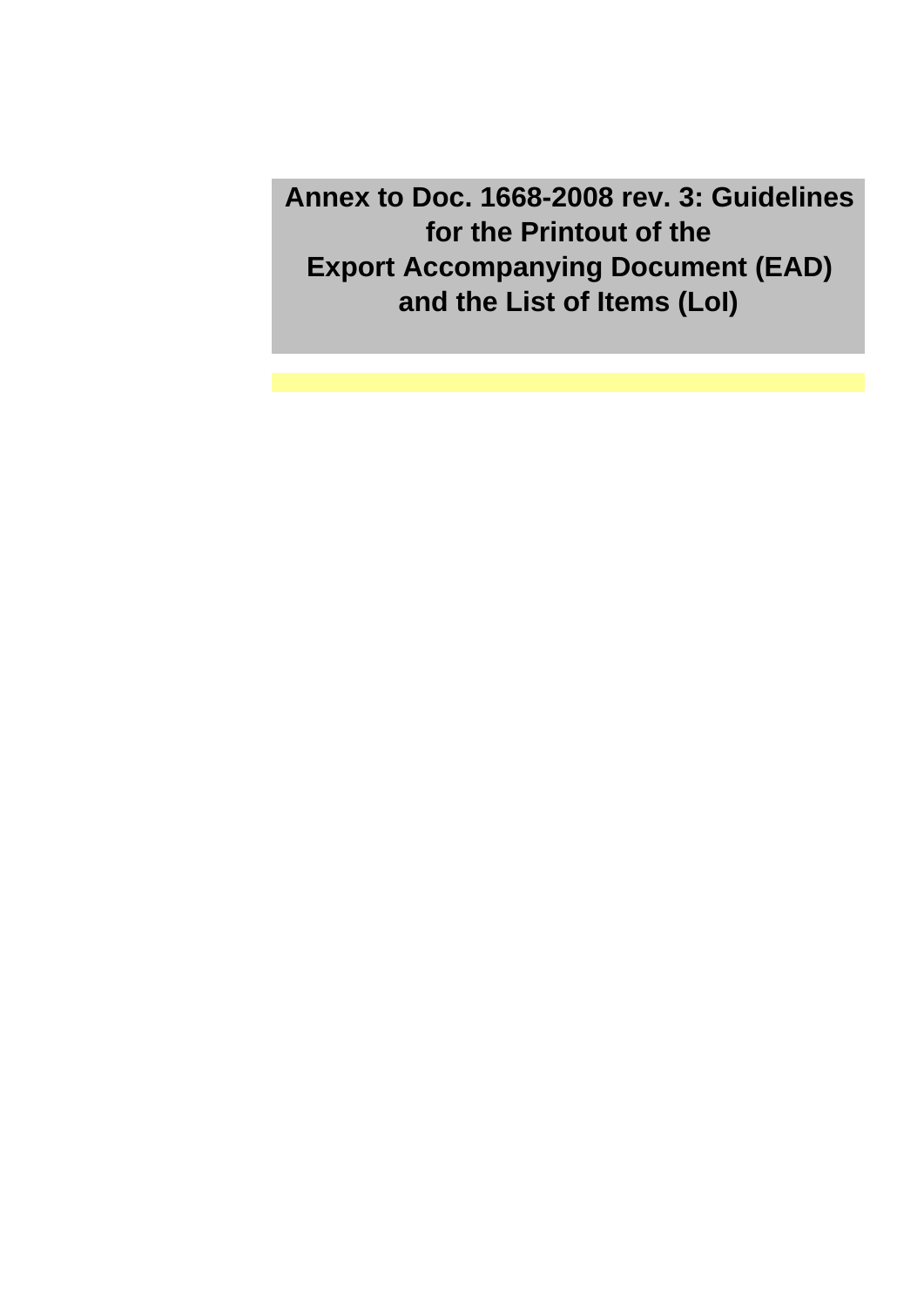| <b>Box</b> | <b>on</b><br><b>ELol</b> |  | <b>Description (Data groups &amp; Attributes)</b> | Itera-<br>tions | Length in<br>message | <b>Print</b> | <b>Remarks</b> |
|------------|--------------------------|--|---------------------------------------------------|-----------------|----------------------|--------------|----------------|
|            |                          |  | messages IE515 and IE615                          |                 |                      | Ø            |                |
|            |                          |  | <b>EXPORT OPERATION</b>                           | 1 x             |                      | Ø            |                |
|            |                          |  | <b>TRADER Consignor/Exporter (Box 2)</b>          | 1x              |                      | Ø            |                |
|            |                          |  | <b>TRADER Consignee (Box 8)</b>                   | 1 x             |                      | Ø            |                |
|            |                          |  | <b>TRADER Declarant (Box 14)</b>                  | 1 x             |                      | Ø            |                |
|            |                          |  | <b>TRADER Representative (Box 14)</b>             | 1 x             |                      | Ø            |                |
|            |                          |  | <b>REPRESENTATIVE Status (Box 14)</b>             | 1 x             |                      | Ø            |                |
|            |                          |  | <b>DELIVERY Terms</b>                             | 1 x             |                      | Ø            |                |
|            |                          |  | <b>INTINERARY</b>                                 | 99x             |                      | Ø            |                |
|            |                          |  | <b>TRANSACTION Data</b>                           | 1 x             |                      | Ø            |                |
|            |                          |  | DEFERRED/POSTPONED Payment (box 48)               | 9x              |                      | Ø            |                |
|            |                          |  | <b>IDENTIFICATION Of Warehouse (box 49)</b>       | 1 x             |                      | Ø            |                |
|            |                          |  | <b>GOODS ITEM</b>                                 | 999 x           |                      | Ø            |                |
|            |                          |  | TRADER Consignor/Exporter (ex Box 2)              | 1 x             |                      | Ø            |                |
|            |                          |  | TRADER Consignee (ex Box 8)                       | 1 x             |                      | Ø            |                |
|            |                          |  | <b>CONTAINERS (Box 31)</b>                        | 99 x            |                      | Ø            |                |
|            |                          |  | PACKAGES (Box 31)                                 | 99 x            |                      | Ø            |                |
|            |                          |  | SGI-CODES (Box 31)                                | 9x              |                      | Ø            |                |
|            |                          |  | COMMODITY Code (box 33)                           | 1 x             |                      | Ø            |                |
|            |                          |  | PREVIOUS ADMINISTRATIVE REFERENCES (Box 40)       | 9x              |                      | Ø            |                |
|            |                          |  | PRODUCED DOCUMENTS/CERTIFICATES (Box 44)          | 99 x            |                      | Ø            |                |
|            |                          |  | <b>SPECIAL MENTIONS (Box 44)</b>                  | 99x             |                      | Ø            |                |
|            |                          |  | CALCULATION Of Taxes (box 47)                     | 99 x            |                      | Ø            |                |
|            |                          |  | <b>CUSTOMS OFFICE of Export (Box A)</b>           | 1 x             |                      | Ø            |                |
|            |                          |  | <b>TRADER Principal (Box 50)</b>                  | 1 x             |                      | Ø            |                |
|            |                          |  | <b>REPRESENTATIVE (Box 50)</b>                    | 1 x             |                      | Ø            |                |
|            |                          |  | <b>CUSTOMS OFFICE of Exit (Box 29)</b>            | 1 x             |                      | Ø            |                |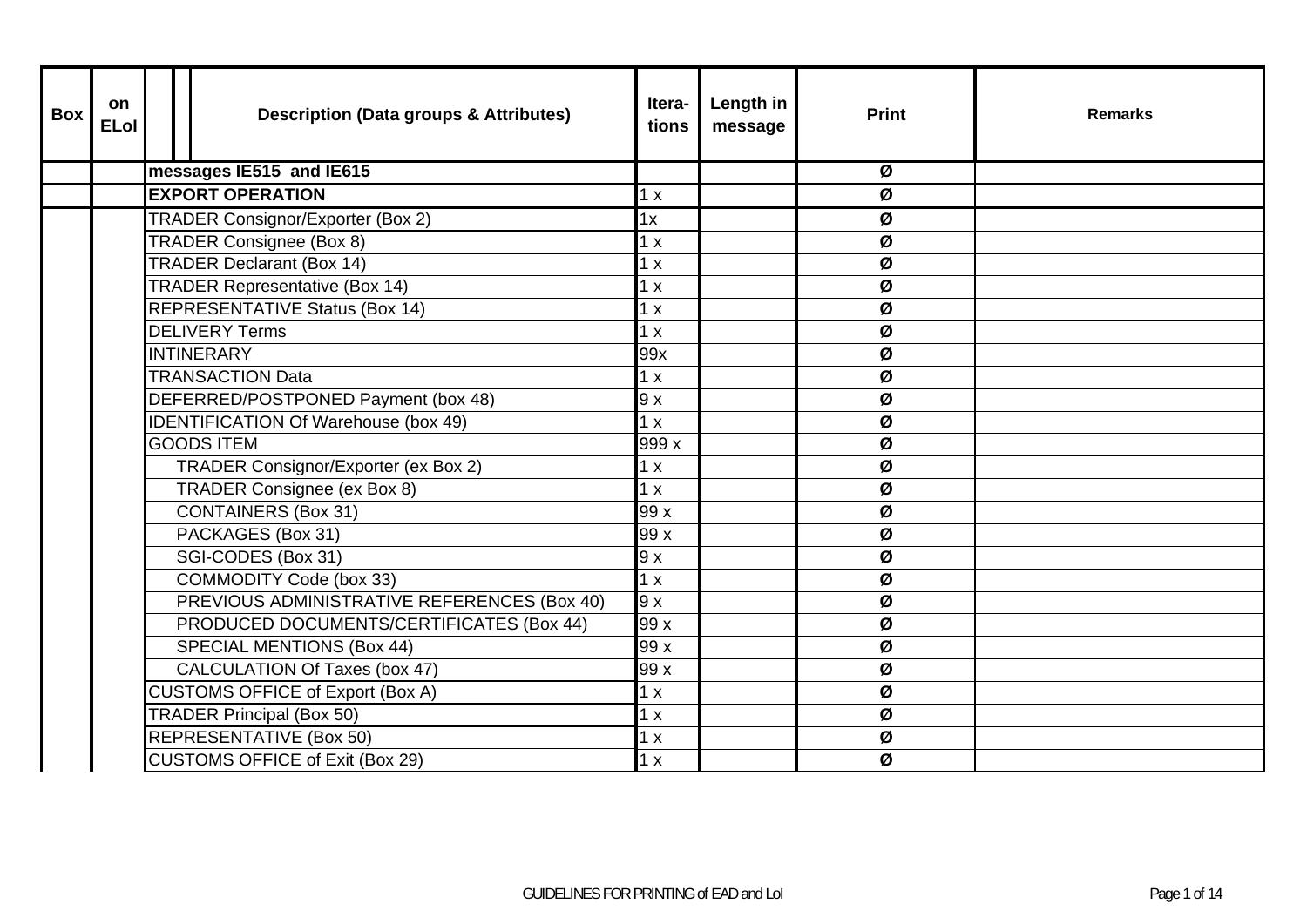|    |              | <b>CUSTOMS OFFICE of Transit (Box 51)</b>   | 9x   |                | Ø       |                                                                                           |
|----|--------------|---------------------------------------------|------|----------------|---------|-------------------------------------------------------------------------------------------|
|    |              | <b>TRADER Authorised Consignee (Box 53)</b> | 1 x  |                | Ø       |                                                                                           |
|    |              | CONTROL RESULT (Box D)                      | 1 x  |                | Ø       |                                                                                           |
|    |              | SEALS INFO (Box D)                          | 1 x  |                | Ø       |                                                                                           |
|    |              | SEALS ID (Box D)                            | 99 x |                | Ø       |                                                                                           |
|    |              | <b>GUARANTEE</b>                            | 9x   |                | Ø       |                                                                                           |
|    |              | <b>GUARANTEE REFERENCE</b>                  | 99 x |                | Ø       |                                                                                           |
|    |              | <b>VALIDITY LIMITATION EC</b>               | 1 x  |                | Ø       |                                                                                           |
|    |              | <b>VALIDITY LIMITATION NON EC</b>           | 99 x |                | Ø       |                                                                                           |
|    |              | <b>EXPORT OPERATION</b>                     |      |                |         |                                                                                           |
| 00 |              | LRN                                         |      | an22           | Ø       |                                                                                           |
| 00 |              | <b>MRN</b>                                  |      | an18           | as such | this element is not part of the messages<br>IE515 and IE615                               |
| 00 | $\mathbf{x}$ | <b>MRN</b>                                  |      | an18           | as such | this element is not part of the messages<br>IE515 and IE615                               |
| 00 |              | SEC.Decl. (S00)                             |      | a1             | as such | this element is not part of the messages<br>IE515 and IE615; when NOT used NOT<br>printed |
| 01 |              | Declaration type (box 1.1)                  |      | a2             | as such |                                                                                           |
| 01 |              | Declaration type (box 1.2)                  |      | a <sub>1</sub> | as such |                                                                                           |
| 01 |              | Declaration type (box 1.3)                  |      | an.5           | Ø       |                                                                                           |
| 03 |              | Forms                                       |      | n999           | as such | this element is not part of the messages<br>IE515 and IE615                               |
| 03 | $\mathbf{x}$ | Forms                                       |      | n999           | as such | this element is not part of the messages<br>IE515 and IE615                               |
| 05 |              | Total number of items (box 5)               |      | n.5            | as such |                                                                                           |
| 06 |              | Total number of packages (box 6)            |      | n.7            | as such | When NOT used print "---"                                                                 |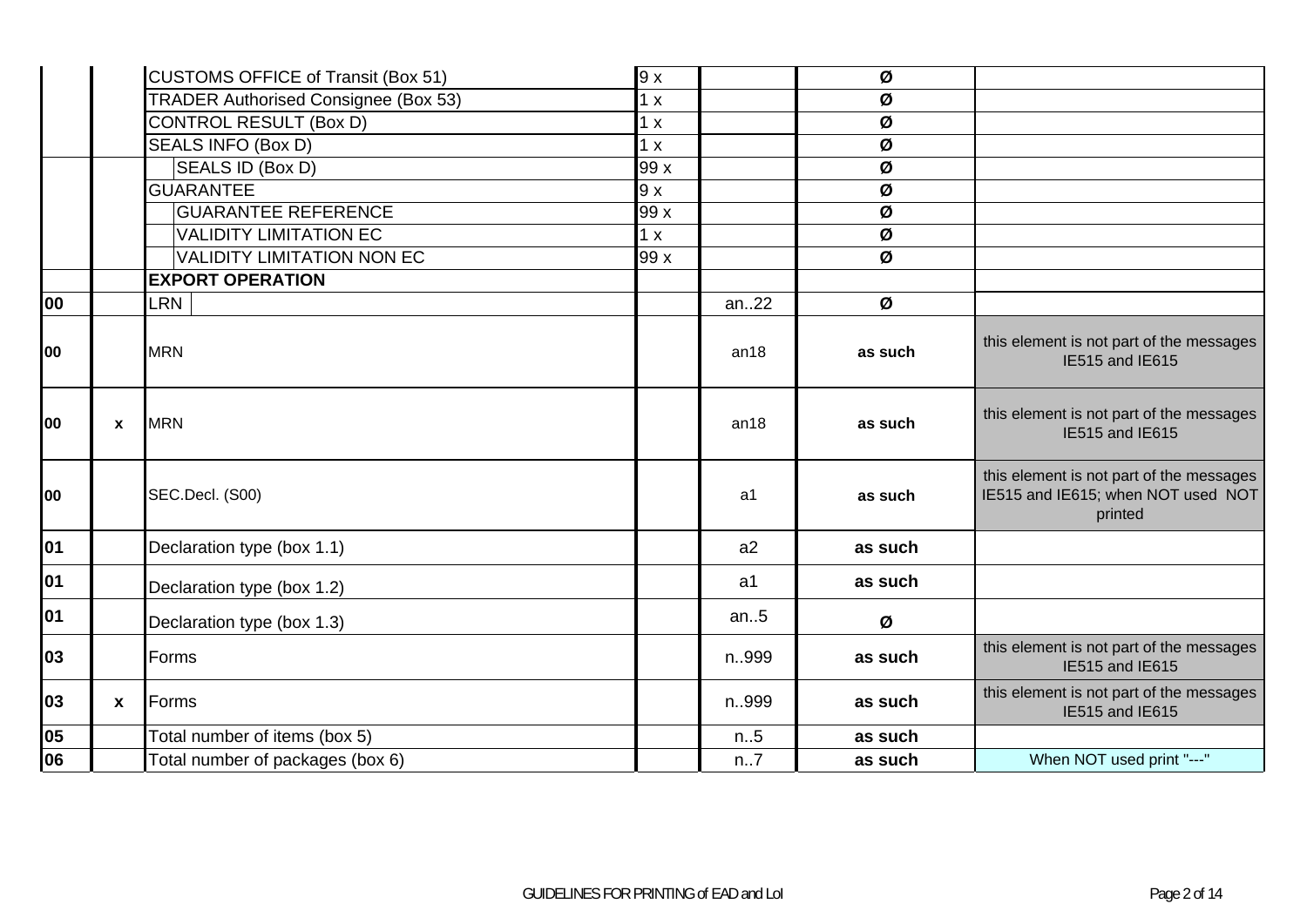| 07                       | Commercial reference number (box 7)        | an70   | as such | When NOT used print "---"                                                 |
|--------------------------|--------------------------------------------|--------|---------|---------------------------------------------------------------------------|
| 15                       | Country of export (box 15a)                | a2     | as such | When NOT used print "---"                                                 |
| $\overline{17}$          | Destination country (box 17a)              | a2     | as such | When NOT used print "---"                                                 |
| 18                       | Identity At Departure (box 18)             | an27   | as such | When NOT used print "---"                                                 |
| $\overline{18}$          | Identity_At_Departure_LNG                  | a2     | Ø       |                                                                           |
| 18                       | Nationality at Departure (box 18)          | a2     | Ø       |                                                                           |
| 19                       | Container (box 19)                         | n1     | Ø       |                                                                           |
| 21                       | Nationality crossing border (box 21)       | a2     | Ø       |                                                                           |
| $\overline{21}$          | Identity Crossing Border (box 21)          | an31   | Ø       |                                                                           |
| 21                       | Identity_Crossing_Border_LNG               | a2     | Ø       |                                                                           |
| $\overline{\mathbf{21}}$ | Type of Transport Crossing Border (box 21) | n.2    | Ø       |                                                                           |
| 25                       | Transport mode at border (box 25)          | n.2    | as such |                                                                           |
| 26                       | Inland transport mode (box 26)             | n.2    | Ø       |                                                                           |
| $\overline{27}$          | Loading place (box 27)                     | an17   | Ø       |                                                                           |
| 30                       | Agreed location code (box 30)              | an17   | as such | Om godslokalkod finns ska den skrivas<br>ut.<br>When NOT used NOT printed |
| 30                       | Agreed location of goods (box 30)          | an35   | as such | When NOT used NOT printed                                                 |
| 30                       | Agreed location of goods_LNG               | a2     | Ø       |                                                                           |
| 30                       | Authorised location of goods (box 30)      | an17   | Ø       |                                                                           |
| 30                       | Customs sub place (box 30)                 | an17   | Ø       |                                                                           |
| 35                       | Total gross mass (box 35)                  | n.11,3 | as such | When NOT used print "---"                                                 |
| 47                       | Grand total taxes amount (box 47)          | n.15,2 | Ø       |                                                                           |
|                          | Export Accompanying Document language code | a2     | Ø       |                                                                           |
| 00                       | Dialog language indicator at Departure     | a2     | Ø       |                                                                           |
| 54                       | Declaration date (box 54)                  | n8     | Ø       |                                                                           |
| 54                       | Declaration place (box 54)                 | an35   | Ø       |                                                                           |
| 54                       | Declaration_place_LNG                      | a2     | Ø       |                                                                           |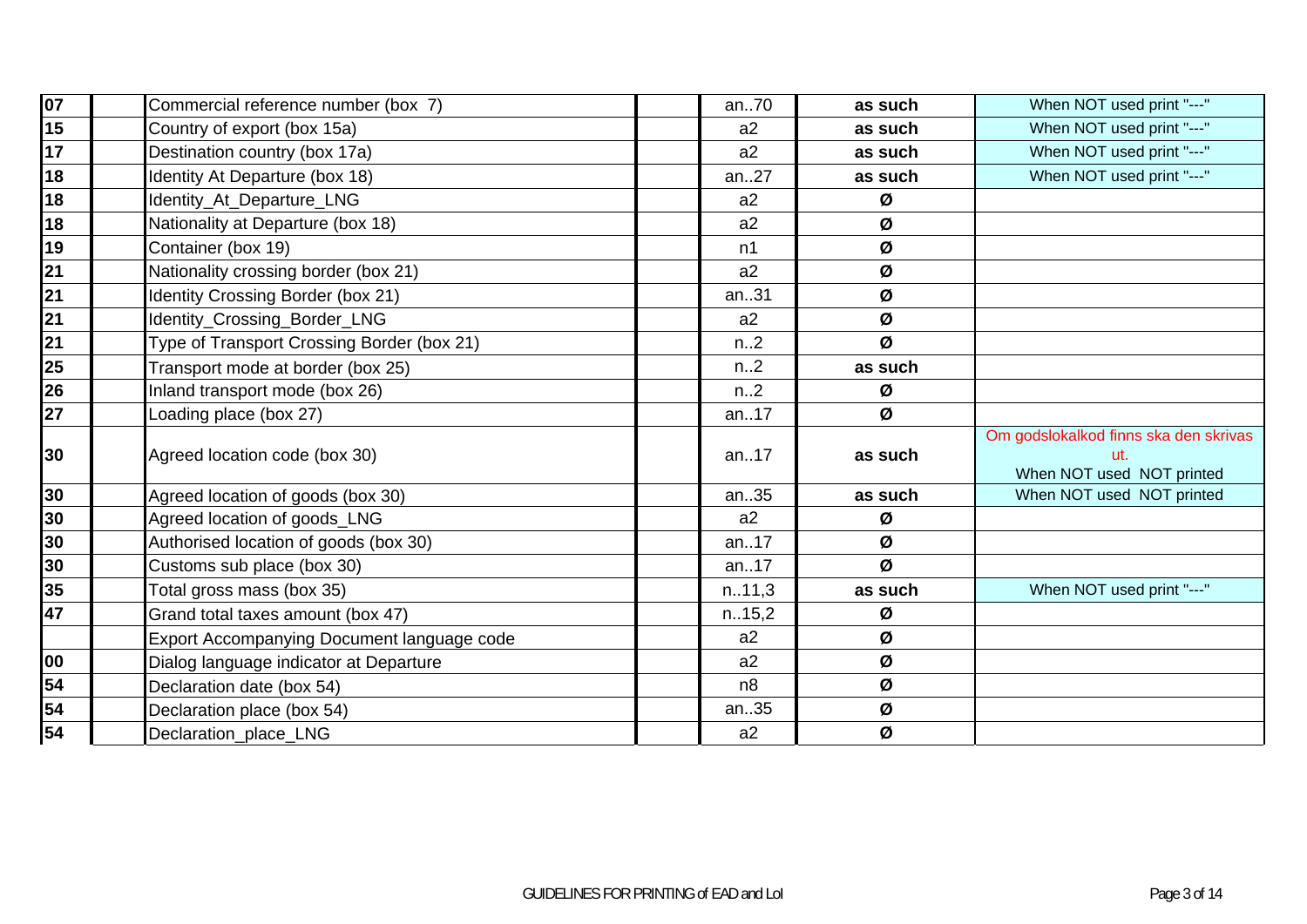| <b>S28</b> | <b>Se</b><br>als<br>Nu<br>lm.<br>lbe        | n.A            | as such | Detta fält används inte för närvarande i<br>Sverige. Uppgiften avser kommersiella<br>förseglingar andra än<br>myndighetsförseglingar i fält E.<br>The element was introduced in annex<br>30a CCIP. It concerns seals other than<br>those in box D(E) i.e. commercial seals.<br>When NOT used print "---" |
|------------|---------------------------------------------|----------------|---------|----------------------------------------------------------------------------------------------------------------------------------------------------------------------------------------------------------------------------------------------------------------------------------------------------------|
| <b>S29</b> | Transport charges - Method of payment (S29) | a <sub>1</sub> | as such | The element introduced in annex 30a<br>CCIP, when NOT used print "---"                                                                                                                                                                                                                                   |
| <b>S32</b> | Specific circumstances indicator (S32)      | a1             | as such | When NOT used print "---"                                                                                                                                                                                                                                                                                |
|            | <b>ADDED in IE529</b>                       |                |         |                                                                                                                                                                                                                                                                                                          |
| <b>00</b>  | <b>Issuing date</b>                         | n8             | as such | The date has to be given in the format<br>YYYYMMDD where:<br>$YYYY = Year$<br>$MM = Month$<br>$DD = Day$                                                                                                                                                                                                 |
|            | <b>TRADER Consignor/Exporter</b>            |                |         | Print only where valid for whole<br>declaration and the list(s) of items                                                                                                                                                                                                                                 |
| 02         | $TIN$ (box 2)                               | an17           | as such |                                                                                                                                                                                                                                                                                                          |
| 02         | Name (box 2)                                | an35           | as such | When NOT used NOT printed                                                                                                                                                                                                                                                                                |
| 02         | Street and number (box 2)                   | an35           | as such | When NOT used NOT printed                                                                                                                                                                                                                                                                                |
| 02         | Country (box 2)                             | a2             | as such | When NOT used NOT printed                                                                                                                                                                                                                                                                                |
| 02         | Postcode (box 2)                            | an.9           | as such | When NOT used NOT printed                                                                                                                                                                                                                                                                                |
| 02         | City (box 2)                                | an35           | as such | When NOT used NOT printed                                                                                                                                                                                                                                                                                |
| 02         | NAD_LNG                                     | a2             | Ø       |                                                                                                                                                                                                                                                                                                          |
|            | <b>TRADER Consignee</b>                     |                |         | Print only where valid for whole<br>declaration and the list(s) of items                                                                                                                                                                                                                                 |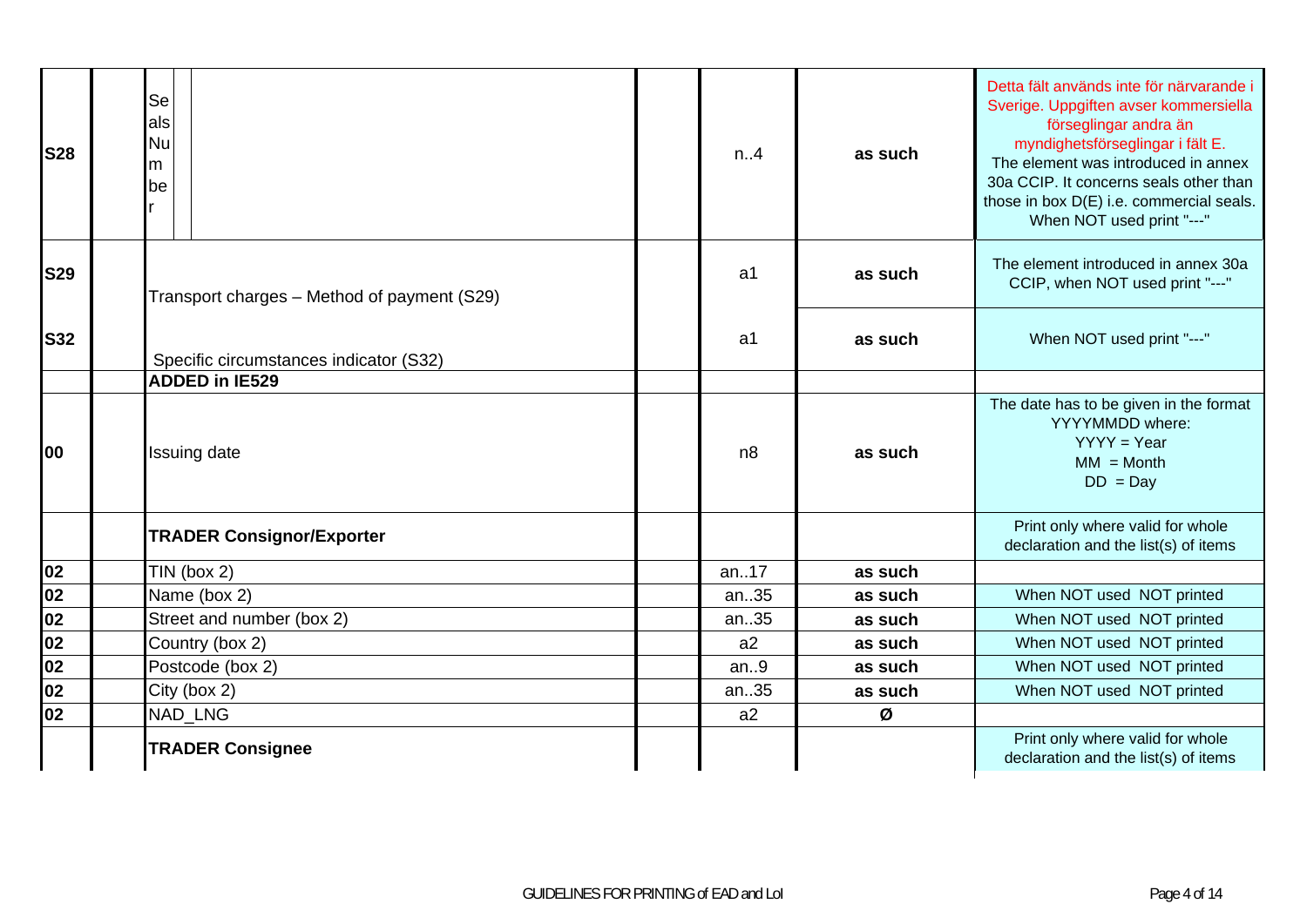| 08              | $TIN$ (box 8)                               | an17 | as such | When NOT used NOT printed |
|-----------------|---------------------------------------------|------|---------|---------------------------|
| 08              | Name (box 8)                                | an35 | as such |                           |
| 08              | Street and number (box 8)                   | an35 | as such |                           |
| 08              | Country (box 8)                             | a2   | as such |                           |
| 08              | Postcode (box 8)                            | an.9 | as such |                           |
| 108             | City (box 8)                                | an35 | as such |                           |
| 108             | NAD LNG                                     | a2   | Ø       |                           |
|                 | <b>TRADER Declarant (Box 14)</b>            |      |         |                           |
| 14              | TIN (box $14$ )                             | an17 | as such |                           |
| $\overline{14}$ | Name (box 14)                               | an35 | as such | When NOT used NOT printed |
| 14              | Street and number (box 14)                  | an35 | as such | When NOT used NOT printed |
| 14              | Country (box 14)                            | a2   | as such | When NOT used NOT printed |
| $\overline{14}$ | Postcode (box 14)                           | an.9 | as such | When NOT used NOT printed |
| 14              | City (box 14)                               | an35 | as such | When NOT used NOT printed |
| 14              | <b>NAD LNG</b>                              | a2   | Ø       |                           |
|                 | <b>Added in IE615 TRADER Representative</b> |      |         |                           |
| $\overline{14}$ | TIN (box $14$ )                             | an17 | as such |                           |
| $\overline{14}$ | Name (box 14)                               | an35 | as such | When NOT used NOT printed |
| $\overline{14}$ | Street and number (box 14)                  | an35 | as such | When NOT used NOT printed |
| 14              | Country (box 14)                            | a2   | as such | When NOT used NOT printed |
| $\overline{14}$ | Postcode (box 14)                           | an.9 | as such | When NOT used NOT printed |
| 14              | City (box 14)                               | an35 | as such | When NOT used NOT printed |
| 14              | NAD LNG                                     | a2   | Ø       |                           |
|                 | <b>REPRESANTATIVE Status</b>                |      |         |                           |
| 14              | Representative status code (box 14)         | n1   | as such | When NOT used NOT printed |
|                 | <b>DELIVERY Terms</b>                       |      |         |                           |
| 20              | Incoterm Code (box 20.1)                    | a3   | Ø       |                           |
| 20              | Complement of info (box 20.2)               | an35 | Ø       |                           |
|                 | Complement of info LNG                      | a2   | Ø       |                           |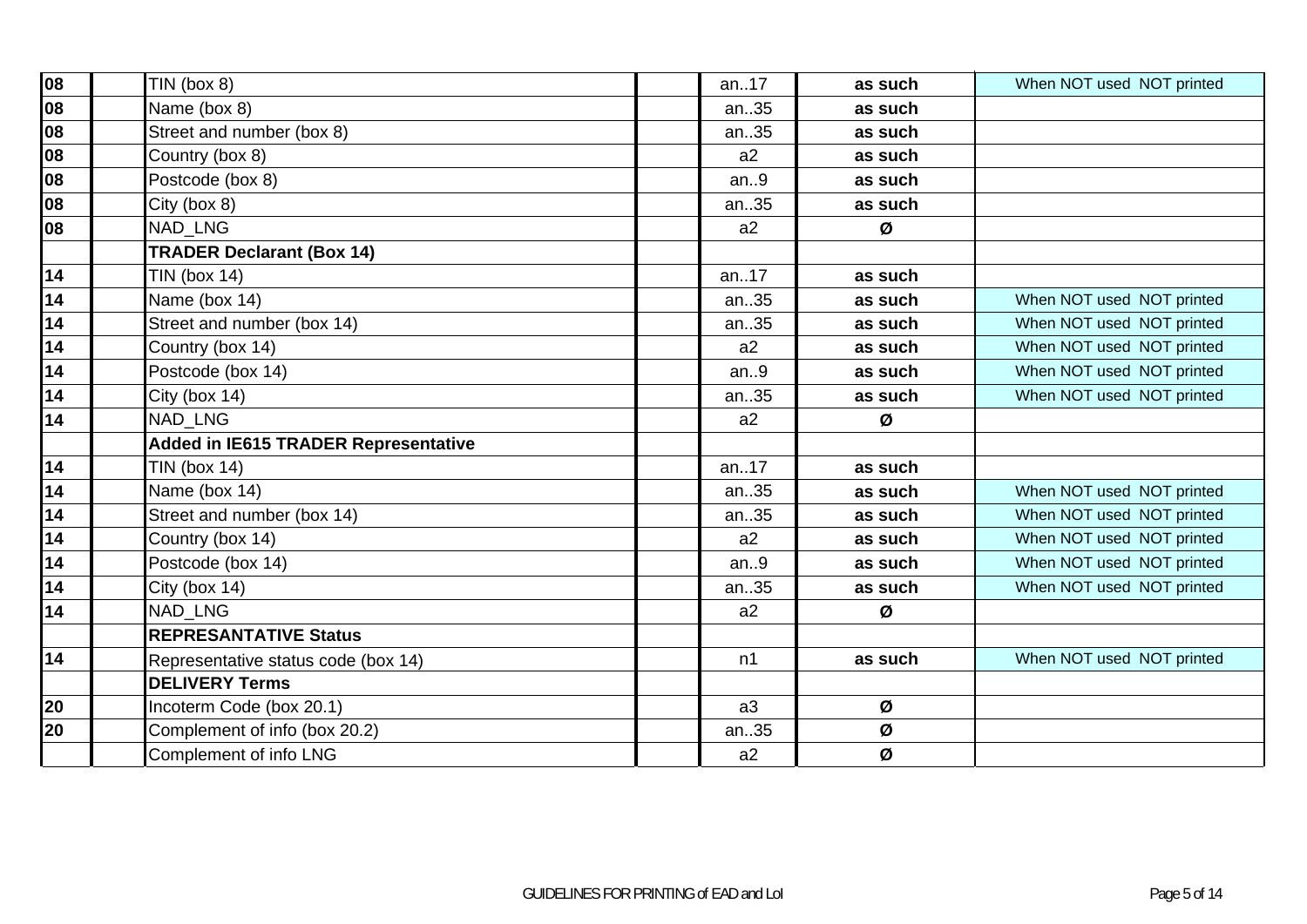| 20         |              | Complenentary code (box 20.3)                | n1             | Ø       |                                                                               |
|------------|--------------|----------------------------------------------|----------------|---------|-------------------------------------------------------------------------------|
|            |              | <b>TRANSACTION Data</b>                      |                |         |                                                                               |
| 22         |              | Currency code (box 22.1)                     | a3             | Ø       |                                                                               |
| 22         |              | Total amount invoiced (box 22.2)             | n.15,2         | Ø       |                                                                               |
| 23         |              | Exchange rate (box 23)                       | n.6,5          | Ø       |                                                                               |
| 24         |              | Nature of transaction first code (box 24.1)  | n1             | Ø       |                                                                               |
| 24         |              | Nature of transaction second code (box 24.2) | n1             | Ø       |                                                                               |
|            |              | <b>DEFERRED/POSTPONED Payment</b>            |                |         |                                                                               |
| 48         |              | Authorisation Reference (box 48)             | an35           | Ø       |                                                                               |
|            |              | <b>IDENTIFICATION Of Warehouse</b>           |                |         |                                                                               |
| 00         |              | Warehouse type                               | a <sub>1</sub> | Ø       |                                                                               |
| 00         |              | Warehouse identification                     | an14           | Ø       |                                                                               |
| 00         |              | Authorizing country                          | a2             | Ø       |                                                                               |
|            |              | <b>IITINERARY</b>                            |                |         |                                                                               |
| <b>S13</b> |              | Added in IE515. Countr(ies) of routing codes | a2             | as such | When NOT used NOT printed                                                     |
|            |              | <b>GOODS ITEM</b>                            |                |         |                                                                               |
| 01         |              | Declaration type (ex box 1.3)                | an.5           | Ø       |                                                                               |
| 01         | $\mathbf{x}$ | Declaration type (ex box 1)                  | a <sub>3</sub> | as such | When NOT used NOT printed                                                     |
| 01         |              | Declaration type (ex box 1)                  | a3             | as such | When NOT used NOT printed                                                     |
| 07         | X            | Commercial reference number (ex box 7)       | an70           | as such | Print unique consigment reference<br>number (box 7), when NOT used print "--- |
| 07         |              | Commercial reference number (ex box 7)       | an70           | as such | Print unique consigment reference<br>number (box 7), when NOT used print "--- |
| 15         | $\mathbf{x}$ | Country of export (ex box 15a)               | a2             | as such | When NOT used print "---"                                                     |
| 15         |              | Country of export (ex box 15a)               | a2             | as such | When NOT used print "---"                                                     |
| 17         | $\mathbf{x}$ | Destination country (ex box 17a)             | a2             | as such | When NOT used print "---"                                                     |
| 17         |              | Destination country (ex box 17a)             | a2             | as such | When NOT used print "---"                                                     |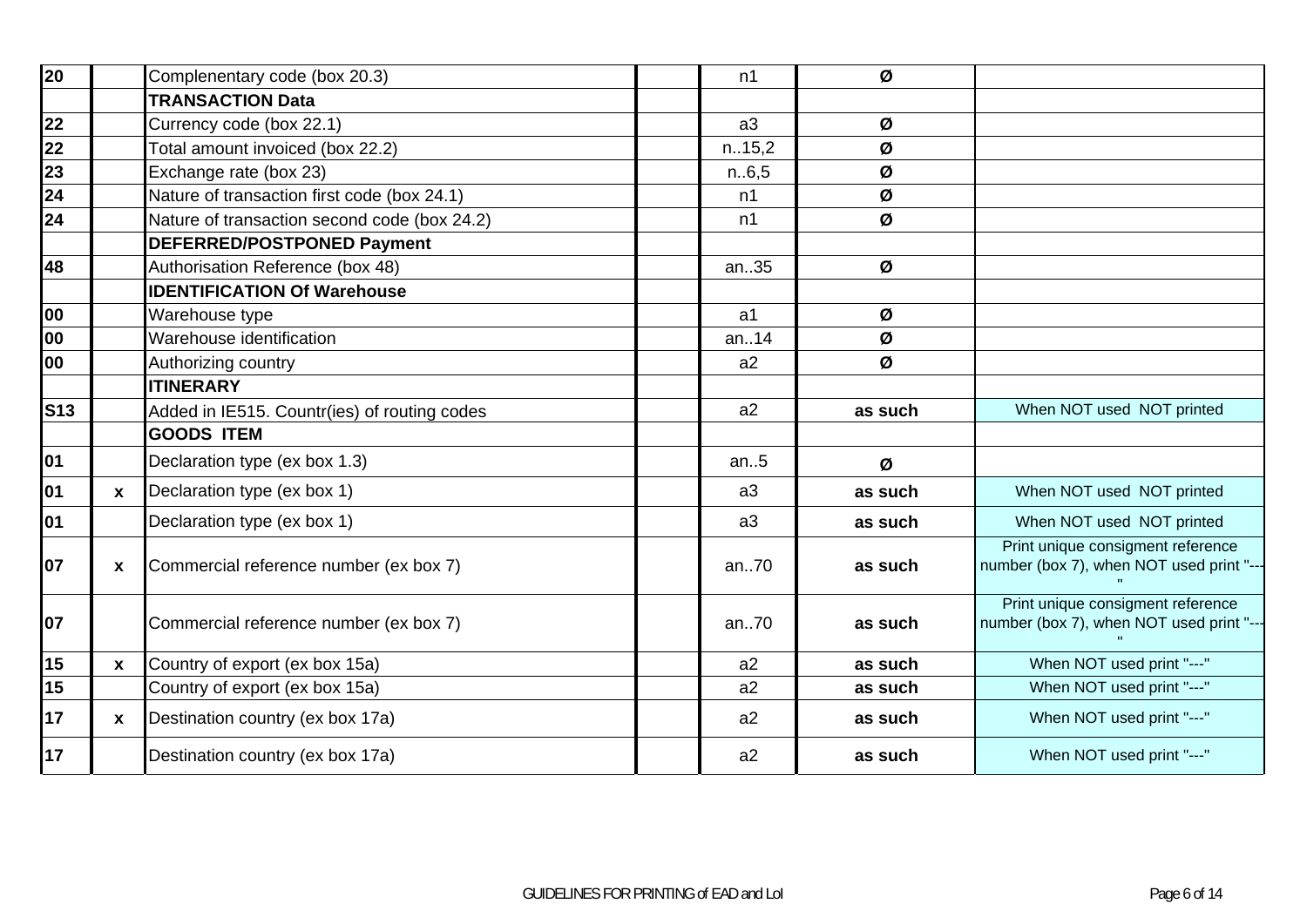| 31         | $\mathbf{x}$ | <b>Textual Description (box 31)</b>         | an280           | as such |                                                                        |
|------------|--------------|---------------------------------------------|-----------------|---------|------------------------------------------------------------------------|
| 31         |              | <b>Textual Description (box 31)</b>         | an280           | as such |                                                                        |
| 31         |              | <b>Textual Description LNG</b>              | a2              | Ø       |                                                                        |
| 32         | $\mathbf{x}$ | Item Number (Box 32)                        | n.5             | as such |                                                                        |
| 32         |              | Item Number (Box 32)                        | n.5             | as such |                                                                        |
| 34         |              | Country of origin (box 34a)                 | a2              | Ø       |                                                                        |
| 34         |              | Dispatch / Production Region (box 34b)      | an.2            | Ø       |                                                                        |
| 35         |              | Gross Mass (box 35)                         | n.11,3          | as such | When NOT used print "---"                                              |
| 35         | $\mathbf{x}$ | Gross Mass (box 35)                         | n.11,3          | as such | When NOT used print "---"                                              |
| 37         | X            | Procedure requested (box 37.1)              | n2              | as such |                                                                        |
| 37         | $\mathbf{x}$ | Previous Procedure (box 37.1)               | n2              | as such |                                                                        |
| 37         |              | Procedure requested (box 37.1)              | n2              | as such |                                                                        |
| 37         |              | Previous Procedure (box 37.1)               | n2              | as such |                                                                        |
| 37         | $\mathbf{x}$ | Community / National Procedure (box 37.2)   | an3             | as such | When NOT used print "---"                                              |
| 37         |              | Community / National Procedure (box 37.2)   | an3             | as such | When NOT used print "---"                                              |
| 38         | $\mathbf{x}$ | Net Mass (box 38)                           | n.11,3          | as such |                                                                        |
| 38         |              | Net Mass (box 38)                           | n.11,3          | as such |                                                                        |
| 41         |              | Supplementary units (box 41)                | n.11            | Ø       |                                                                        |
| 44         | $\mathbf{x}$ | UN dangerous goods code (ex box 44)         | an <sub>4</sub> | as such | When NOT used NOT printed                                              |
| 44         |              | UN dangerous goods code (ex box 44)         | an <sub>4</sub> | as such | When NOT used NOT printed                                              |
| 46         | $\mathbf{x}$ | Statistical value amount (box 46)           | n.11,2          | as such |                                                                        |
| 46         |              | Statistical value amount (box 46)           | n.11,2          | as such |                                                                        |
| 47         |              | Total item taxes amount (box 47)            | n.15,2          | Ø       |                                                                        |
| <b>S29</b> |              | Transport charges - Method of payment (S29) | a <sub>1</sub>  | as such | The element introduced in annex 30a<br>CCIP, when NOT used print "---" |
| <b>S29</b> | $\mathbf{x}$ | Transport charges – Method of payment (S29) | a1              | as such | The element introduced in annex 30a<br>CCIP, when NOT used print "---" |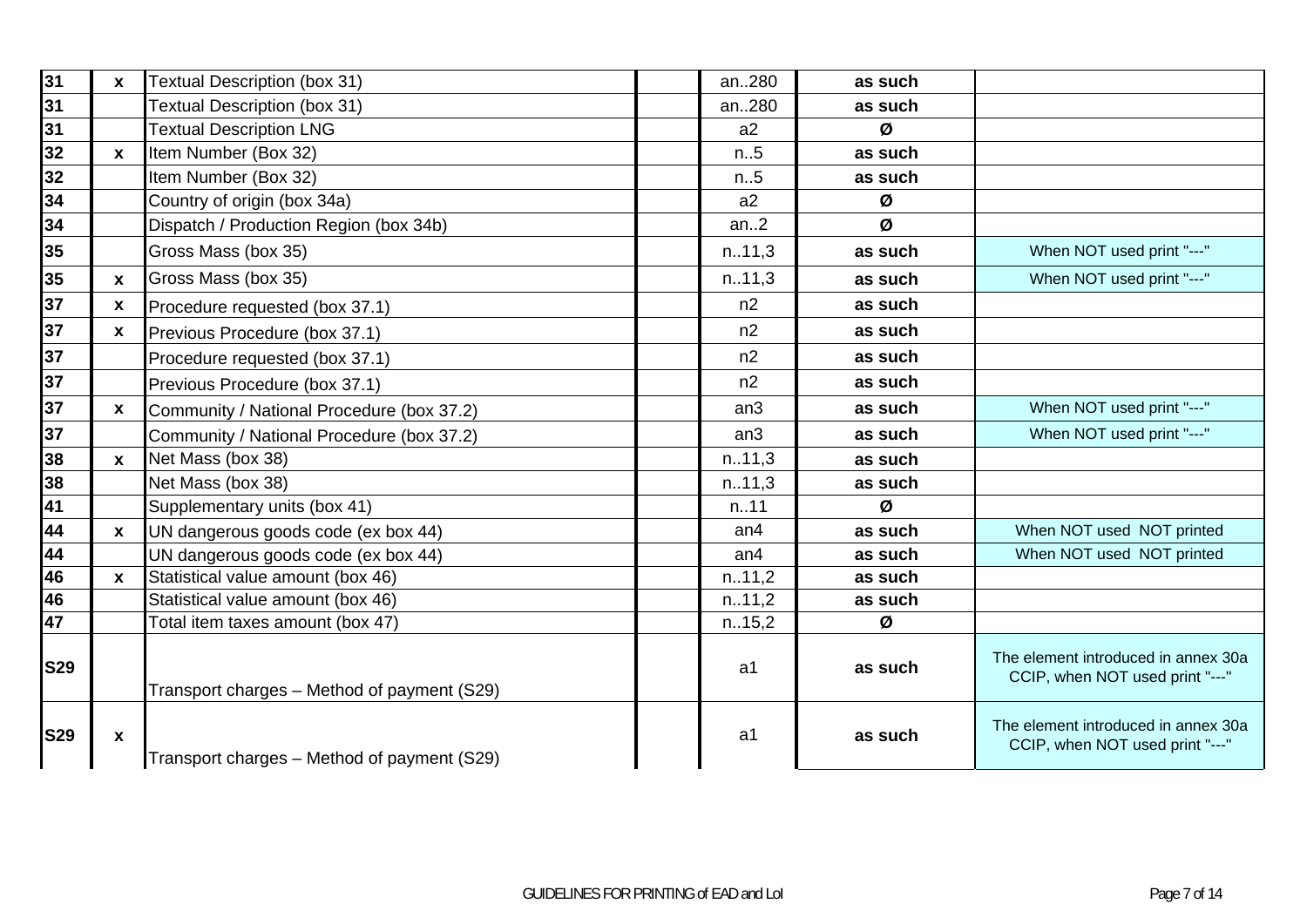| <b>S28</b> |              | <b>Seals Number</b>          | n.A   | as such | Detta fält används inte för närvarande i<br>Sverige. Uppgiften avser kommersiella<br>förseglingar andra än<br>myndighetsförseglingar i fält E.<br>The element was introduced in annex<br>30a CCIP. It concerns seals other than<br>those in box D(E) i.e. commercial seals.<br>When NOT used print "---" |
|------------|--------------|------------------------------|-------|---------|----------------------------------------------------------------------------------------------------------------------------------------------------------------------------------------------------------------------------------------------------------------------------------------------------------|
| <b>S28</b> | $\mathbf{x}$ | <b>Seals Number</b>          | n.A   | as such | Detta fält används inte för närvarande i<br>Sverige. Uppgiften avser kommersiella<br>förseglingar andra än<br>myndighetsförseglingar i fält E.<br>The element was introduced in annex<br>30a CCIP. It concerns seals other than<br>those in box D(E) i.e. commercial seals.<br>When NOT used print "---" |
|            |              | <b>TRADER Exporter</b>       |       |         |                                                                                                                                                                                                                                                                                                          |
| 02         | $\mathbf{x}$ | TIN (ex box 2)               | an17  | as such |                                                                                                                                                                                                                                                                                                          |
| 02         | $\mathbf{x}$ | Name (ex box 2)              | an35  | as such | When NOT used NOT printed                                                                                                                                                                                                                                                                                |
| 02         | $\mathbf{x}$ | Street and number (ex box 2) | an35  | as such | When NOT used NOT printed                                                                                                                                                                                                                                                                                |
| 02         | $\mathbf{x}$ | Country (ex box 2)           | a2    | as such | When NOT used NOT printed                                                                                                                                                                                                                                                                                |
| 02         | $\mathbf{x}$ | Postcode (ex box 2)          | an.9  | as such | When NOT used NOT printed                                                                                                                                                                                                                                                                                |
| 02         | $\mathbf{x}$ | City (ex box 2)              | an35  | as such | When NOT used NOT printed                                                                                                                                                                                                                                                                                |
| 02         |              | <b>NAD LNG</b>               | a2    | Ø       |                                                                                                                                                                                                                                                                                                          |
|            |              | <b>TRADER Exporter</b>       |       |         |                                                                                                                                                                                                                                                                                                          |
| 02         |              | TIN (ex box $2$ )            | an.17 | as such |                                                                                                                                                                                                                                                                                                          |
| 02         |              | Name (ex box 2)              | an35  | as such | When NOT used NOT printed                                                                                                                                                                                                                                                                                |
| 02         |              | Street and number (ex box 2) | an35  | as such | When NOT used NOT printed                                                                                                                                                                                                                                                                                |
| 02         |              | Country (ex box 2)           | a2    | as such | When NOT used NOT printed                                                                                                                                                                                                                                                                                |
| 02         |              | Postcode (ex box 2)          | an.9  | as such | When NOT used NOT printed                                                                                                                                                                                                                                                                                |
| 02         |              | City (ex box 2)              | an35  | as such | When NOT used NOT printed                                                                                                                                                                                                                                                                                |
| 02         |              | <b>NAD LNG</b>               | a2    | Ø       |                                                                                                                                                                                                                                                                                                          |
|            |              | <b>TRADER Consignee</b>      |       |         |                                                                                                                                                                                                                                                                                                          |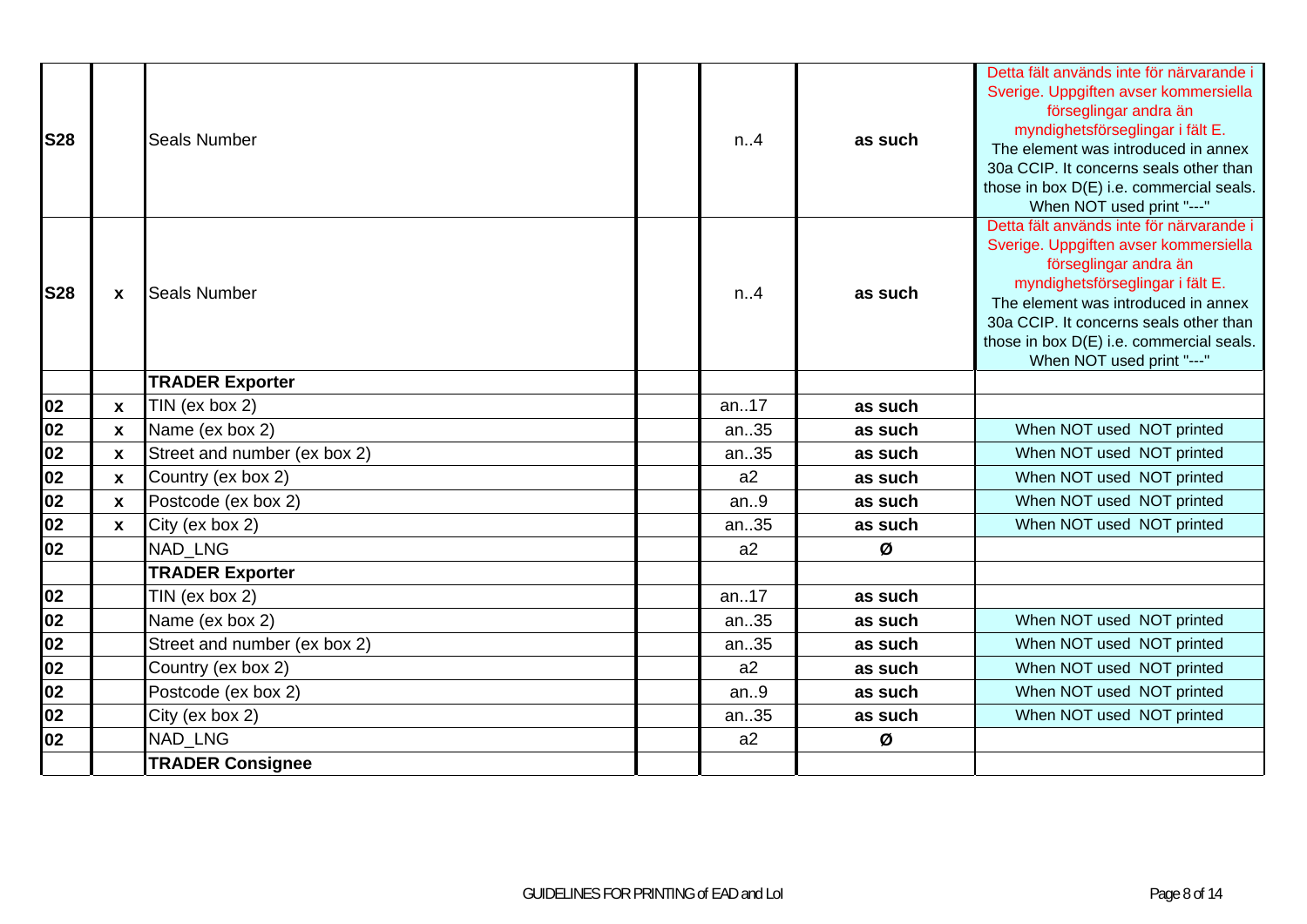| 08 | $\mathbf{x}$ | TIN (ex box 8)                   | an17   | as such | When NOT used print "---"                                                 |
|----|--------------|----------------------------------|--------|---------|---------------------------------------------------------------------------|
| 08 | $\mathbf{x}$ | Name (ex box 8)                  | an35   | as such | When NOT used print "---"                                                 |
| 08 | $\mathbf{x}$ | Street and number (ex box 8)     | an35   | as such | When NOT used print "---"                                                 |
| 08 | $\mathbf{x}$ | Country (ex box 8)               | a2     | as such | When NOT used print "---"                                                 |
| 08 | $\mathbf{x}$ | Postcode (ex box 8)              | an.9   | as such | When NOT used print "---"                                                 |
| 08 | X            | City (ex box 8)                  | an35   | as such | When NOT used print "---"                                                 |
| 08 | $\mathbf{x}$ | <b>NAD LNG</b>                   | a2     | Ø       |                                                                           |
|    |              | <b>TRADER Consignee</b>          |        |         |                                                                           |
| 80 |              | TIN (ex box 8)                   | an17   | as such | When NOT used print "---"                                                 |
| 08 |              | Name (ex box 8)                  | an35   | as such | When NOT used print "---"                                                 |
| 08 |              | Street and number (ex box 8)     | an35   | as such | When NOT used print "---"                                                 |
| 08 |              | Country (ex box 8)               | a2     | as such | When NOT used print "---"                                                 |
| 08 |              | Postcode (ex box 8)              | an.9   | as such | When NOT used print "---"                                                 |
| 08 |              | City (ex box 8)                  | an35   | as such | When NOT used print "---"                                                 |
| 80 |              | NAD LNG                          | a2     | Ø       |                                                                           |
| 18 |              | Identity At Departure (box 18)   | an27   | as such | When NOT used print "---"                                                 |
| 18 | X            | Identity At Departure (box 18)   | an27   | as such | Denna uppgift anges inte på<br>varupostnivå.<br>When NOT used print "---" |
|    |              | <b>CONTAINERS</b>                |        |         |                                                                           |
| 31 |              | Container numbers (Box 31)       | an17   | as such | When NOT used NOT printed                                                 |
| 31 | $\mathbf{x}$ | Container numbers (Box 31)       | an17   | as such | When NOT used NOT printed                                                 |
|    |              | <b>SGI-CODES</b>                 |        |         |                                                                           |
| 31 |              | Sensitive goods code (Box 31)    | n2     | Ø       |                                                                           |
| 31 |              | Sensitive Quantity (Box 31)      | n.11,3 | Ø       |                                                                           |
|    |              | <b>COMMODITY Code</b>            |        |         |                                                                           |
| 33 | <b>X</b>     | Combined Nomenclature (Box 33.1) | an8    | as such | Kommer att rättas till an8 i nästa rev.                                   |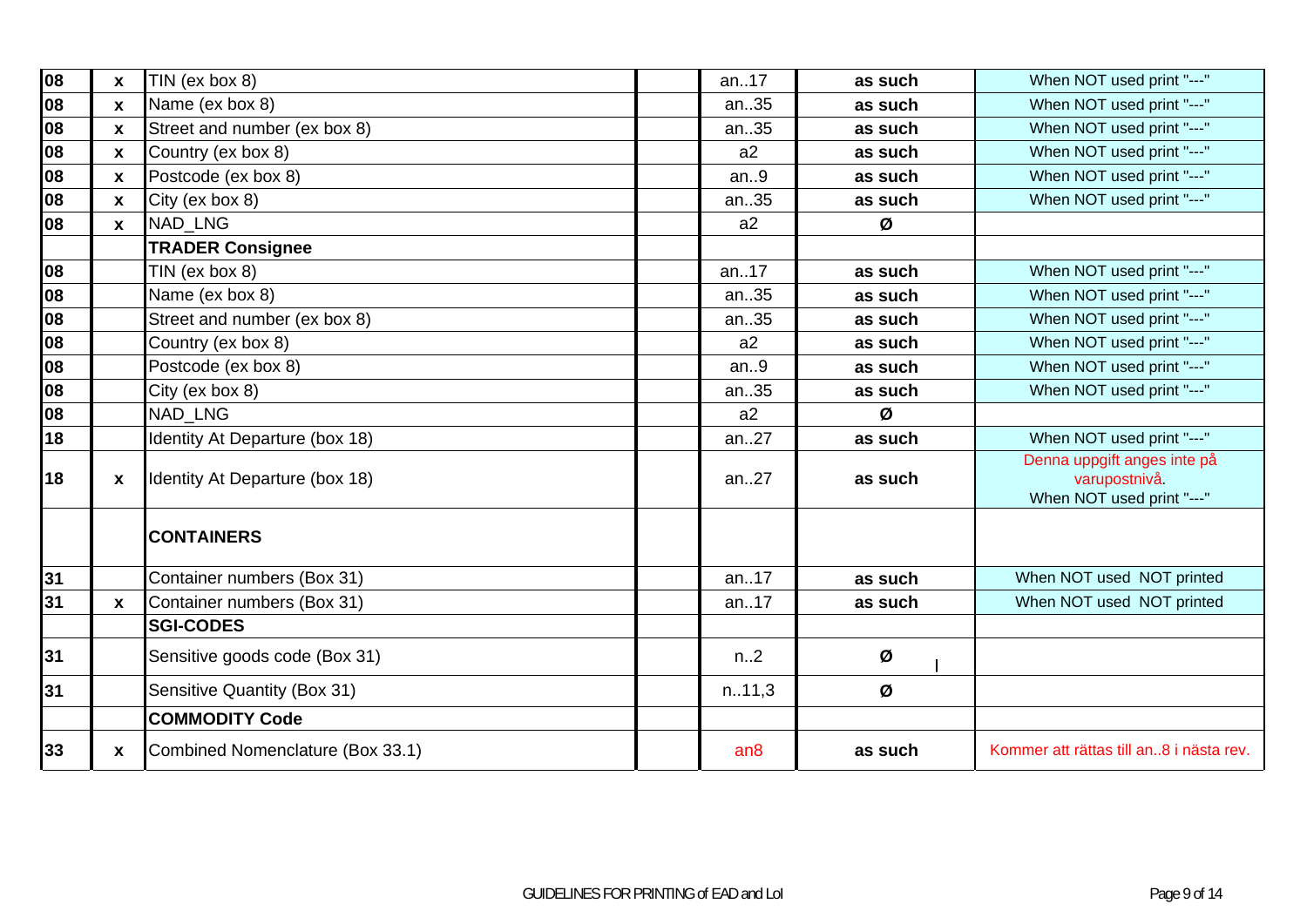| 33 | $\mathbf{x}$ | Taric code (Box 33.2)                                                            | an2             | as such          | The content of this attribute is always set<br>to '00'.                                                   |
|----|--------------|----------------------------------------------------------------------------------|-----------------|------------------|-----------------------------------------------------------------------------------------------------------|
| 33 | X            | Taric first additional code (Box 33.3)                                           | an <sub>4</sub> | as such          | Where TARIC doesn't demand for this<br>additional code the content of this<br>attribute is set to '0000'. |
| 33 | X            | Taric second additional code (Box 33.4)                                          | an <sub>4</sub> | as such          | Where TARIC doesn't demand for this<br>additional code the content of this<br>attribute is set to '0000'. |
| 33 | $\mathbf{x}$ | National additional code (Box 33.5)                                              | an <sub>4</sub> | as such          | When NOT used NOT printed                                                                                 |
| 33 |              | Combined Nomenclature (Box 33.1)                                                 | an.8            | as such          |                                                                                                           |
| 33 |              | Taric code (Box 33.2)                                                            | an2             | as such          | The content of this attribute is always set<br>to '00'.                                                   |
| 33 |              | Taric first additional code (Box 33.3)                                           | an <sub>4</sub> | as such          | Where TARIC doesn't demand for this<br>additional code the content of this<br>attribute is set to '0000'. |
| 33 |              | Taric second additional code (Box 33.4)                                          | an <sub>4</sub> | as such          | Where TARIC doesn't demand for this<br>additional code the content of this<br>attribute is set to '0000'. |
| 33 |              | National additional code (Box 33.5)                                              | an <sub>4</sub> | as such          | When NOT used NOT printed                                                                                 |
|    |              | <b>PACKAGES</b>                                                                  |                 |                  |                                                                                                           |
| 31 |              | Marks & numbers of Packages (also shiping marks and equipment identification nr) | an42            | as such          | When NOT used NOT printed                                                                                 |
| 31 |              | Marks_&_numbers_of_Packages_LNG                                                  | a2              | Ø                |                                                                                                           |
| 31 |              | Number of Packages (Box 31)                                                      | n.5             | as such          | When NOT used NOT printed                                                                                 |
| 31 |              | Kind of packages (Box 31)                                                        | a2              | <b>DE</b>        |                                                                                                           |
| 31 |              | Number of Pieces (Box 31)                                                        | n.5             | as such $+$ Text | When NOT used NOT printed When<br>used print also "pieces"                                                |
| 31 | <b>X</b>     | Marks & numbers of Packages (also shiping marks and equipment identification nr) | an.42           | as such          | When NOT used NOT printed                                                                                 |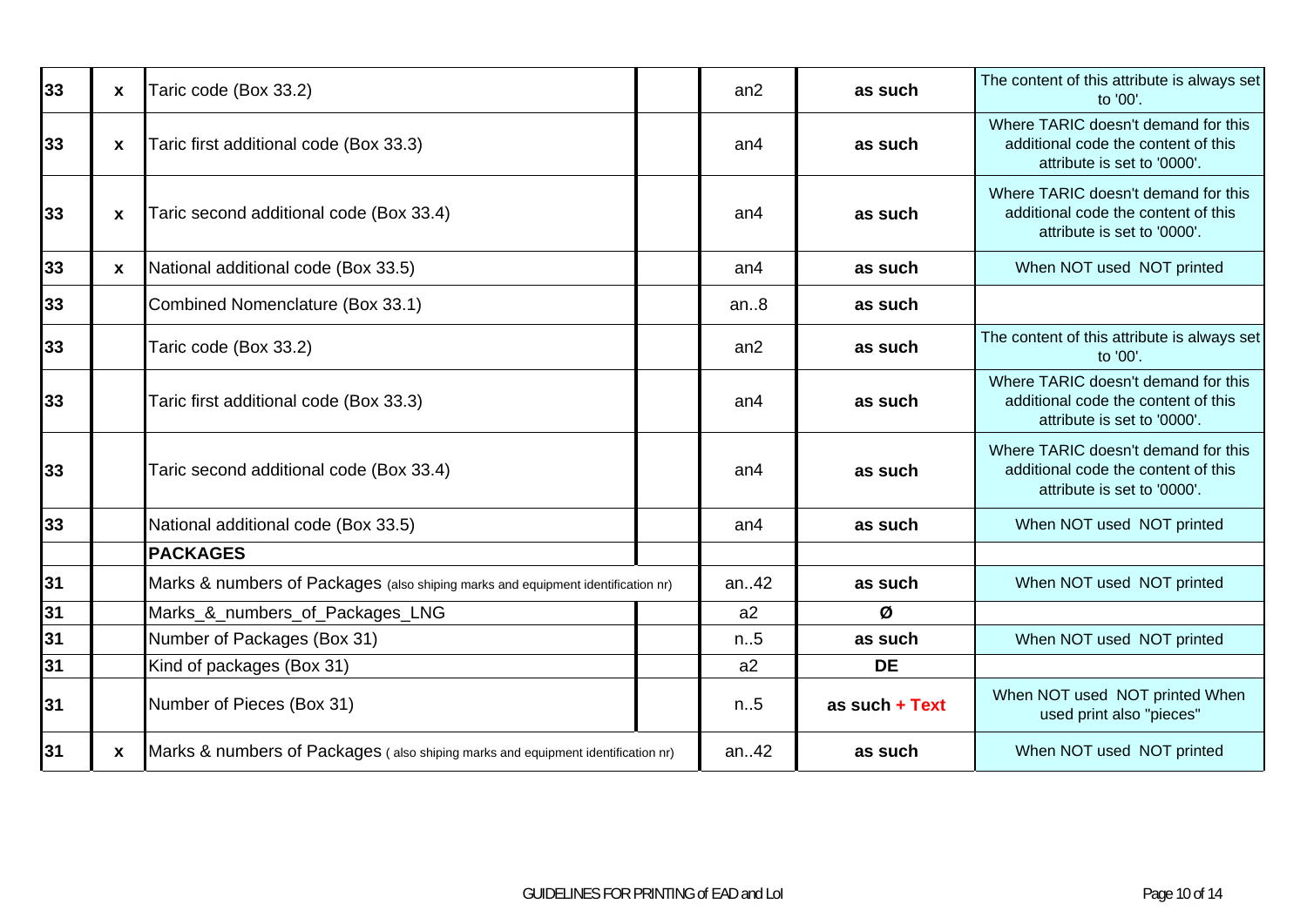| 31 | $\mathbf{x}$ | Marks_&_numbers_of_Packages_LNG           | a2             | Ø                |                                                            |
|----|--------------|-------------------------------------------|----------------|------------------|------------------------------------------------------------|
| 31 | <b>X</b>     | Number of Packages (Box 31)               | n.5            | as such          | When NOT used NOT printed                                  |
| 31 | $\mathbf{x}$ | Kind of packages (Box 31)                 | a2             | <b>DE</b>        |                                                            |
| 31 | X            | Number of Pieces (Box 31)                 | n.5            | as such $+$ Text | When NOT used NOT printed When<br>used print also "pieces" |
|    |              | <b>PREVIOUS ADMINISTRATIVE REFERENCES</b> |                |                  |                                                            |
| 40 | $\mathbf{x}$ | Previous Document Category (Box 40)       | a1             | as such          | When NOT used NOT printed                                  |
| 40 |              | Complement of information(Box 40)         | an.26          | Ø                |                                                            |
| 40 |              | Complement_of_information_LNG             | a2             | Ø                |                                                            |
| 40 | $\mathbf{x}$ | Previous Document Type (Box 40)           | an.6           | as such          | When NOT used NOT printed                                  |
| 40 | $\mathbf{x}$ | Previous Document Reference (Box 40)      | an35           | as such          | When NOT used NOT printed                                  |
| 40 |              | Previous_Document_Reference_LNG           | a2             | Ø                |                                                            |
| 40 |              | Previous Document Category (Box 40)       | a <sub>1</sub> | as such          | When NOT used NOT printed                                  |
| 40 |              | Complement of information(Box 40)         | an26           | Ø                |                                                            |
| 40 |              | Complement_of_information_LNG             | a2             | Ø                |                                                            |
| 40 |              | Previous Document Type (Box 40)           | an.6           | as such          | When NOT used NOT printed                                  |
| 40 |              | Previous Document Reference (Box 40)      | an35           | as such          | When NOT used NOT printed                                  |
| 40 |              | Previous_Document_Reference_LNG           | a2             | Ø                |                                                            |
|    |              | PRODUCED DOCUMENTS/CERTIFICATES           |                |                  |                                                            |
| 44 |              | Document Type (Box 44)                    | an.4           | <b>DE</b>        | When NOT used NOT printed                                  |
| 44 |              | Document Reference (Box 44)               | an35           | as such          | When NOT used NOT printed                                  |
| 44 |              | Document Reference LNG                    | a2             | Ø                |                                                            |
| 44 |              | Complement of information(Box 44)         | an26           | Ø                |                                                            |
| 44 |              | Complement_of_information_LNG             | a2             | Ø                |                                                            |
| 44 | $\mathbf{x}$ | Document Type (Box 44)                    | an.4           | <b>DE</b>        | When NOT used NOT printed                                  |
| 44 | <b>X</b>     | Document Reference (Box 44)               | an35           | as such          | When NOT used NOT printed                                  |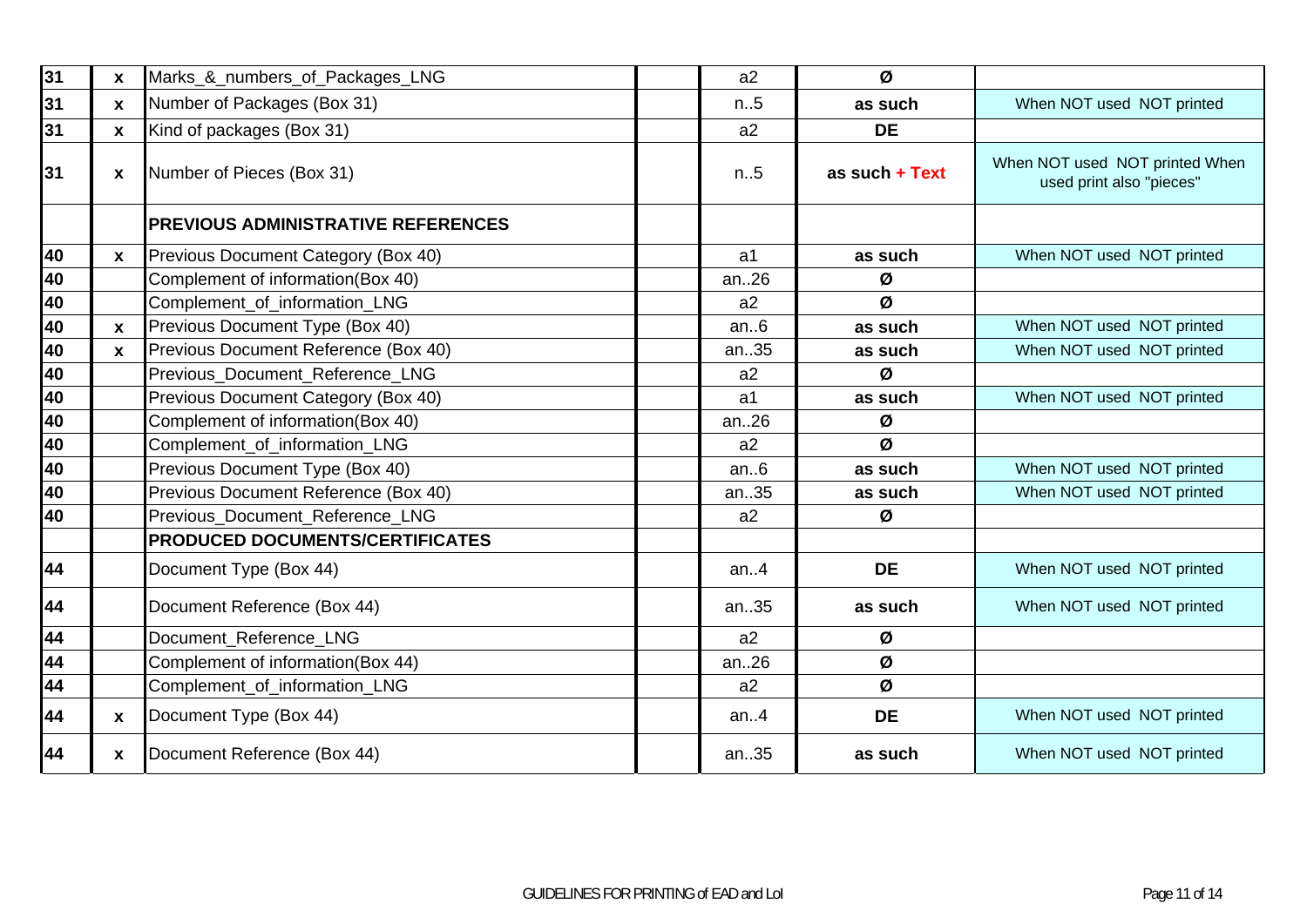| 44 |              | Document_Reference_LNG             | a2              | Ø         |                           |
|----|--------------|------------------------------------|-----------------|-----------|---------------------------|
|    |              | <b>SPECIAL MENTIONS</b>            |                 |           |                           |
| 44 |              | Additional information id (Box 44) | an.5            | <b>DE</b> | When NOT used NOT printed |
| 44 |              | Export from EC (Box 44)            | n1              | Ø         |                           |
| 44 |              | Export from country (Box 44)       | a2              | Ø         |                           |
| 44 |              | Text (Box 44)                      | an70            | as such   | When NOT used NOT printed |
|    |              | TEXT_LNG                           | a2              |           |                           |
| 44 | X            | Additional information id (Box 44) | an.5            | <b>DE</b> | When NOT used NOT printed |
| 44 | $\mathbf{x}$ | Text (Box 44)                      | an70            | as such   | When NOT used NOT printed |
|    |              | <b>CALCULATION Of Taxes</b>        |                 |           |                           |
| 47 |              | Type of tax                        | an <sub>3</sub> | Ø         |                           |
| 47 |              | Tax base                           | an15,2          | Ø         |                           |
| 47 |              | Rate of tax                        | an15            | Ø         |                           |
| 47 |              | Amount of tax                      | n.15,2          | Ø         |                           |
| 47 |              | Method of payment                  | a1              | Ø         |                           |
|    |              | <b>CUSTOMS OFFICE of Export</b>    |                 |           |                           |
| 00 |              | Reference number                   | an8             | as such   |                           |
|    |              | <b>TRADER Principal</b>            |                 |           |                           |
| 50 |              | <b>TIN (Box 50)</b>                | an17            | Ø         |                           |
| 50 |              | Name (box 50)                      | an35            | Ø         |                           |
| 50 |              | Street and number (box 50)         | an35            | Ø         |                           |
| 50 |              | Country (box 50)                   | a2              | Ø         |                           |
| 50 |              | Postcode (box 50)                  | an.9            | Ø         |                           |
| 50 |              | City (box 50)                      | an35            | Ø         |                           |
| 50 |              | <b>NAD LNG</b>                     | a2              | Ø         |                           |
|    |              | <b>REPRESENTATIVE</b>              |                 |           |                           |
| 50 |              | Name (box 50)                      | an35            | Ø         |                           |
| 50 |              | Representative Capacity (Box 50)   | a.35            | Ø         |                           |
|    |              |                                    |                 |           |                           |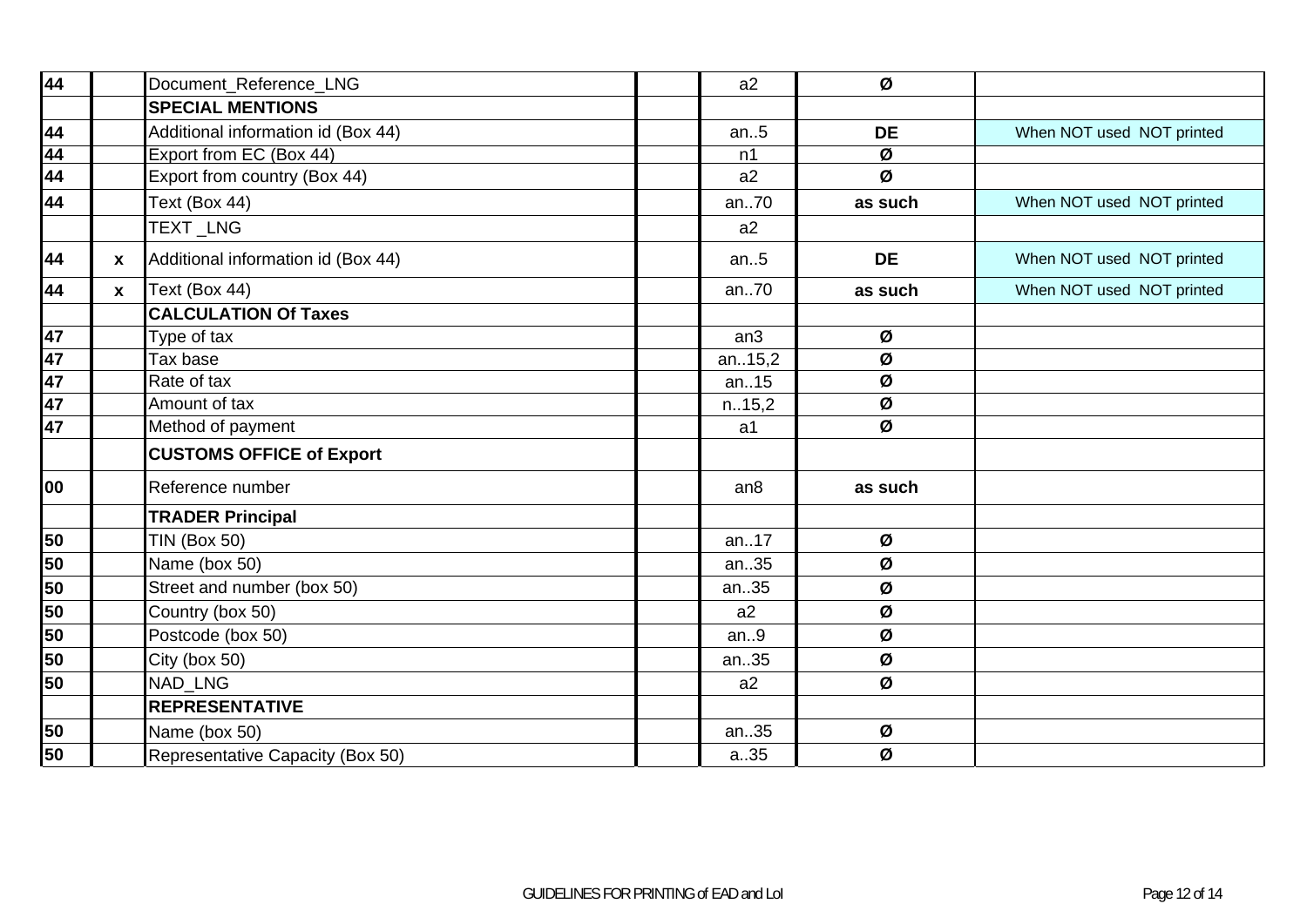| 50 | Representative_Capacity_LNG                 | a2              | Ø         |                                                                                                                                                                                                                                                 |
|----|---------------------------------------------|-----------------|-----------|-------------------------------------------------------------------------------------------------------------------------------------------------------------------------------------------------------------------------------------------------|
|    | <b>CUSTOMS OFFICE of Transit</b>            |                 |           |                                                                                                                                                                                                                                                 |
| 51 | Reference Number (Box 51)                   | an <sub>8</sub> | Ø         |                                                                                                                                                                                                                                                 |
|    | <b>TRADER Authorised Consignee</b>          |                 |           |                                                                                                                                                                                                                                                 |
| 53 | TIN Authorised Consignee (Box 53)           | an17            | Ø         |                                                                                                                                                                                                                                                 |
|    | <b>CUSTOMS OFFICE of Exit</b>               |                 |           |                                                                                                                                                                                                                                                 |
| 29 | Reference number (Box 29)                   | an8             | as such   |                                                                                                                                                                                                                                                 |
|    | <b>CUSTOMS OFFICE of Transit</b>            |                 |           |                                                                                                                                                                                                                                                 |
| 29 | Reference number (Box 51)                   | an <sub>8</sub> | Ø         |                                                                                                                                                                                                                                                 |
|    | <b>TRADER Authorised Consignee</b>          |                 |           |                                                                                                                                                                                                                                                 |
| 53 | TIN Authorised Consignee (Box 53)           | an17            | Ø         |                                                                                                                                                                                                                                                 |
|    | <b>CONTROL by Office of Dispatch/Export</b> |                 |           | The data groups 'CONTROL RESULT'<br>becomes required only when a control by<br>Customs took place at premises of the<br>Authorised Consignor/Trader Exporter.<br>Values: A1=Satisfactory A2=Considered<br>satisfactory A3= Simplified Procedure |
| E  | Control Result Code (box E/D)               | an2             | <b>DE</b> | When NOT used NOT printed                                                                                                                                                                                                                       |
| E  | Date Limit/Time limit(date) (box E/D)       | n8              | as such   | When NOT used NOT printed                                                                                                                                                                                                                       |
|    | <b>SEALS INFO</b>                           |                 |           | The data groups 'seals info' becomes<br>required only when a control by Customs<br>took place at premises of the Authorised<br>Consignor/Trader Exporter.                                                                                       |